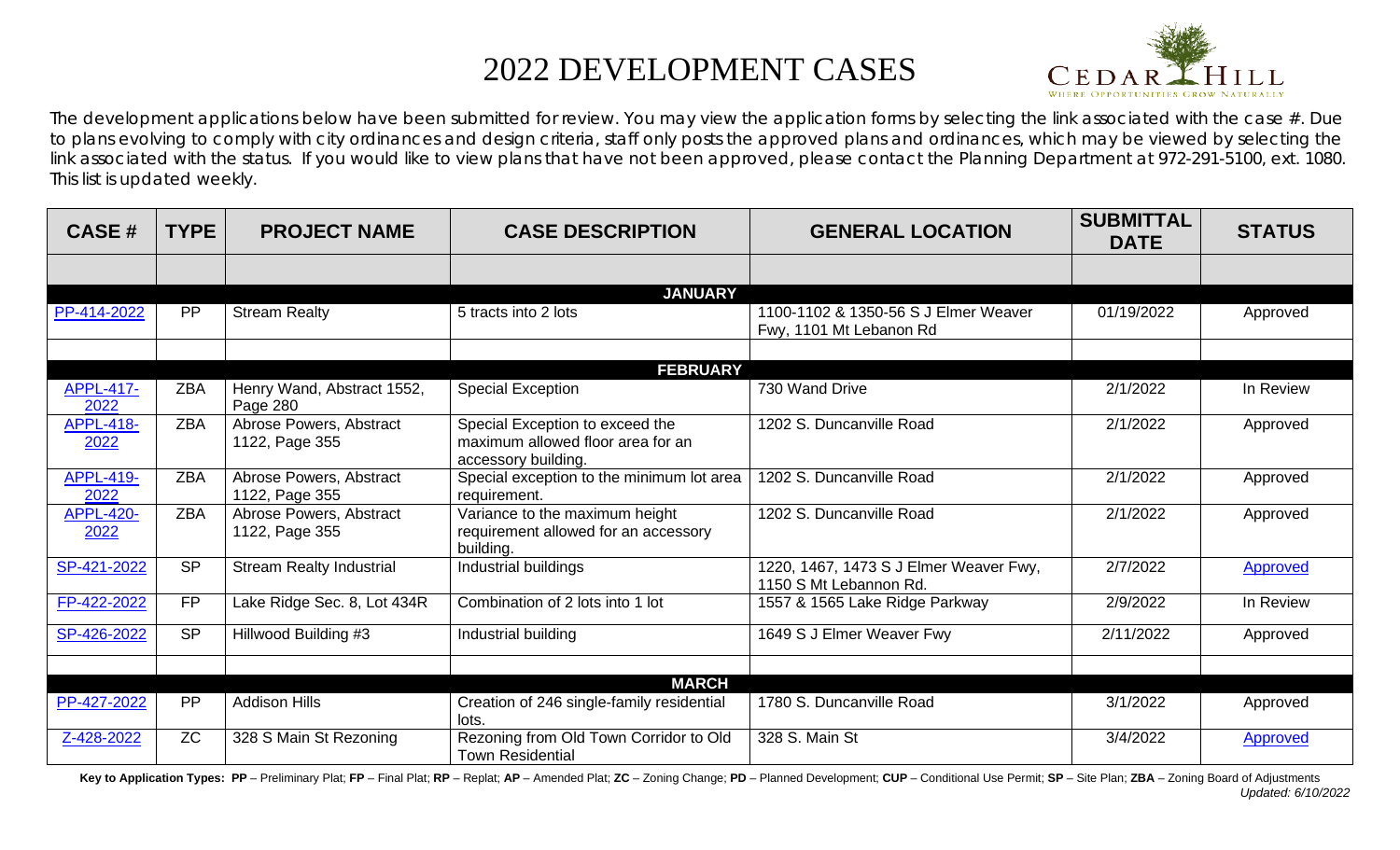| <b>CASE#</b>              | <b>TYPE</b> | <b>PROJECT NAME</b>                                       | <b>CASE DESCRIPTION</b>                                               | <b>GENERAL LOCATION</b>                                                   | <b>SUBMITTAL</b><br><b>DATE</b> | <b>STATUS</b>                    |
|---------------------------|-------------|-----------------------------------------------------------|-----------------------------------------------------------------------|---------------------------------------------------------------------------|---------------------------------|----------------------------------|
|                           |             |                                                           |                                                                       |                                                                           |                                 |                                  |
| <b>CUP-431-</b><br>2022   | <b>CUP</b>  | Blocque 6                                                 | <b>Commercial Amusement (Indoor)</b>                                  | 1427 N J Elmer Weaver Fwy, Suite 200                                      | 3/14/2022                       | <b>Approved</b>                  |
| <b>CUP-433-</b><br>2022   | <b>CUP</b>  | <b>Frida's Tacos</b>                                      | Restaurant with alcohol and<br>entertainment.                         | 305 W FM 1382, Suite 114                                                  | 3/21/2022                       | Approved                         |
| <b>APPL-434-</b><br>2022  | <b>ZBA</b>  | Lot 8, Block 4, Sweetbriar @<br>High Pointe, Phase 3A Rep | Rear yard variance.                                                   | 1332 E. Miller                                                            | 3/30/2022                       | Denied                           |
| PD-435-2022               | <b>PD</b>   | Tract 1, 2, 3, Walter Nutt<br>Abstract 1086 Page 40       | Rezoning from Local Retail to Planned<br>Development                  | 1493, 1495 1497 N J Elmer Weaver Fwy                                      | 3/30/2022                       | Scheduled for PZ<br>on 6/21/2022 |
|                           |             |                                                           | <b>APRIL</b>                                                          |                                                                           |                                 |                                  |
| <b>PD-SP-436-</b><br>2022 | PD-SP       | <b>Broadmoor Village</b><br><b>Townhomes</b>              | Townhomes                                                             | 2005 S Joe Wilson Rd; 110 S Waterford<br>Oaks Dr; 100 S Waterford Oaks Dr | 4/5/2022                        | Approved                         |
| <b>APPL-437-</b><br>2022  | <b>ZBA</b>  | Lot 3, Block A, Hidden Lakes                              | Rear yard variance.                                                   | 811 S Highlands Dr                                                        | 4/11/2022                       | Approved                         |
| FP-438-2022               | <b>FP</b>   | Cedar67 Logistics Park<br>Addition                        | Creation and amendment to property<br>lines of 3 lots.                | 800-810 S J Elmer Weaver Fwy                                              | 4/11/2022                       | Approved                         |
| <b>CUP-439-</b><br>2022   | <b>CUP</b>  | Lena Maes' Country Café                                   | Restaurant with alcohol.                                              | 642 Uptown Blvd., Suite 202                                               | 4/12/2022                       | <b>Approved</b>                  |
| <b>CUP-440-</b><br>2022   | <b>CUP</b>  | <b>Turkey Mac</b>                                         | Restaurant with alcohol.                                              | 305 W FM 1382, Suite 502                                                  | 4/14/2022                       | Scheduled for PZ<br>on 6/21/2022 |
| <b>CUP-441-</b><br>2022   | <b>CUP</b>  | DJ's Steakhouse                                           | Restaurant with alcohol.                                              | 305 W FM 1382, Suite 314                                                  | 4/14/2022                       | Scheduled for PZ<br>on 6/21/2022 |
| FP-442-2022               | <b>FP</b>   | Snapclean Carwash                                         | Subdivision of one lot to two lots.                                   | 721 E Belt Line Rd                                                        | 4/18/2022                       | <b>Approved</b>                  |
| FP-444-2022               | <b>FP</b>   | Stream 1                                                  | Platting of 6 parcels into 2 commercial<br>lots.                      | 1400 & 1300 J Elmer Weaver Fwy                                            | 4/19/2022                       | Approved                         |
| FP-445-2022               | <b>FP</b>   | <b>El Cielito</b>                                         | Platting of a parcel into a residential lot.                          | 830 Mobley Rd                                                             | 4/19/2022                       | Approved                         |
| <b>APPL-446-</b><br>2022  | <b>ZBA</b>  | Lot 18, Block U W 1/2,<br>Highlands 8                     | Accessory Building - Special Exception &<br><b>Read Yard Variance</b> | 433 Pogue St.                                                             | 04/25/2022                      | Approved                         |
| PP-447-2022               | PP          | Old Town Estates Addition                                 | Creation of 45 single-family residential<br>lots.                     | 900 Cedarview                                                             | 04/29/2022                      | Scheduled for CC<br>on 6/14/2022 |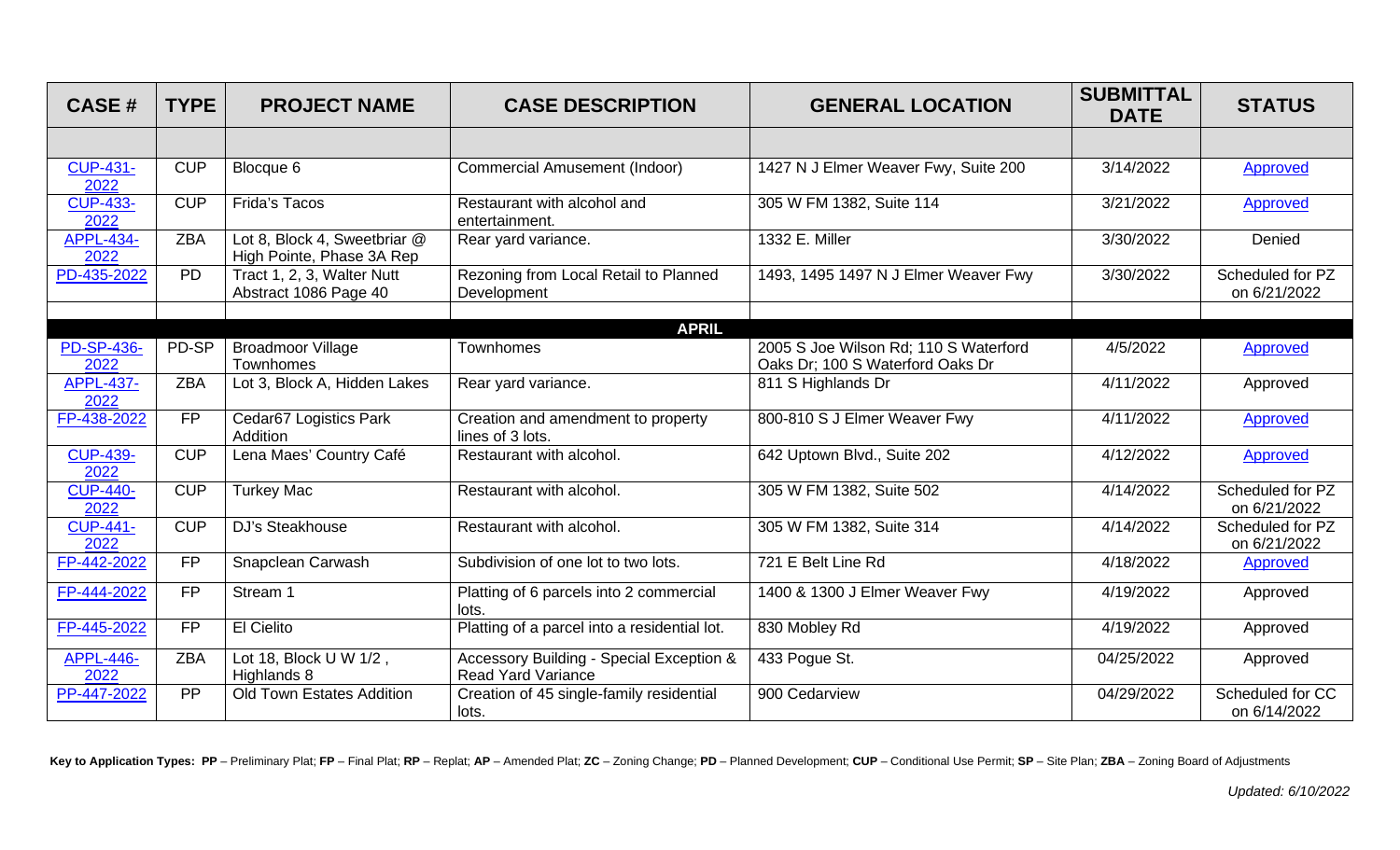| <b>CASE#</b>              | <b>TYPE</b>     | <b>PROJECT NAME</b>                                | <b>CASE DESCRIPTION</b>                                               | <b>GENERAL LOCATION</b>        | <b>SUBMITTAL</b><br><b>DATE</b> | <b>STATUS</b>                    |
|---------------------------|-----------------|----------------------------------------------------|-----------------------------------------------------------------------|--------------------------------|---------------------------------|----------------------------------|
|                           |                 |                                                    |                                                                       |                                |                                 |                                  |
| FP-448-2022               | <b>FP</b>       | <b>Franke House Addition</b>                       | Platting of 2 residential lots.                                       | 328 S Main                     | 04/29/2022                      | Scheduled for CC<br>on 6/14/2022 |
| <b>CUP-449-</b><br>2022   | <b>CUP</b>      | La Antojeria Jalisco                               | Restaurant with alcohol and commercial<br>amusement.                  | 949 N J Elmer Weaver Fwy, #359 | 04/29/2022                      | Scheduled for CC<br>on 6/14/2022 |
|                           |                 |                                                    | <b>MAY</b>                                                            |                                |                                 |                                  |
| <b>APPL-450-</b><br>2022  | <b>ZBA</b>      | Lot 1499, Lake Ridge, Section<br>21                | Special exception.                                                    | 2007 Molton Ct.                | 05/13/2022                      | Approved                         |
| <b>PD-SP-451-</b><br>2022 | PD-SP           | <b>Juniper Creek Townhomes</b>                     | <b>Townhomes</b>                                                      | 1400 N J Elmer Weaver Fwy      | 05/16/2022                      | Scheduled for PZ<br>on 6/21/2022 |
| PP-452-2022               | $\overline{PP}$ | Juniper Creek                                      | Creation of 184 residential lots, 12<br>common area lots = $196$ lots | 1400 N J Elmer Weaver Fwy      | 05/16/2022                      | Scheduled for PZ<br>on 6/21/2022 |
| FP-454-2022               | <b>FP</b>       | The Terraces Addition                              | Replat for creation of 6 residential lots.                            | 1500 N Cedar Hill Rd           | 05/23/2022                      | Scheduled for PZ<br>on 6/21/2022 |
| FP-455-2022               | <b>FP</b>       | The Stonehill Addition, Phase<br>2                 | Creation of 111 residential lots, 11<br>common area lots - 122 lots.  | 2201 Bear Creek Road           | 05/27/2022                      | Scheduled for PZ<br>on 6/21/2022 |
| FP-456-2022               | FP              | <b>Anderson Hill</b>                               | Creation of 78 residential lots.                                      | 410 Anderson Road              | $\overline{05/31}/2022$         | Scheduled for PZ<br>on 6/21/2022 |
|                           |                 |                                                    | <b>JUNE</b>                                                           |                                |                                 |                                  |
| FP-457-2022               | <b>FP</b>       | Soyebo Addition, Lot 1, Block                      | One unplatted lot for single family<br>residence.                     | 1896 W Belt Line Road          | 06/02/2022                      | In Review                        |
| PP-458-2022               | PP              | <b>Broadmoor Village</b>                           | Creation of 126 residential lots.                                     | 2005 S Joe Wilson Road         | 06/03/2022                      | In Review                        |
| PD-460-2022               | <b>PD</b>       | <b>Winn Property</b>                               | Rezoning for 87 residential lots.                                     | 1231 E Pleasant Run Road       | 06/08/2022                      | In Review                        |
| PD-461-2022               | <b>FP</b>       | Lake Ridge, Sec 8, Lots 427R<br>& 428R             | Amending plat of 2 residential lots.                                  | 2519 Tamaron Cove              | 06/08/2022                      | In Review                        |
| PD-462-2022               | PD              | Sanders Tract - NWC<br>Duncanville Rd & Bear Creek | Creation of 291 residential lots.                                     | 1397 Bear Creek                | 06/09/2022                      | In Review                        |
| SP-463-2022               | <b>SP</b>       | 545 Jealouse Way                                   | Office/Warehouse                                                      | 545 Jealouse Way               | 06/10/2022                      | In Review                        |
|                           |                 |                                                    |                                                                       |                                |                                 |                                  |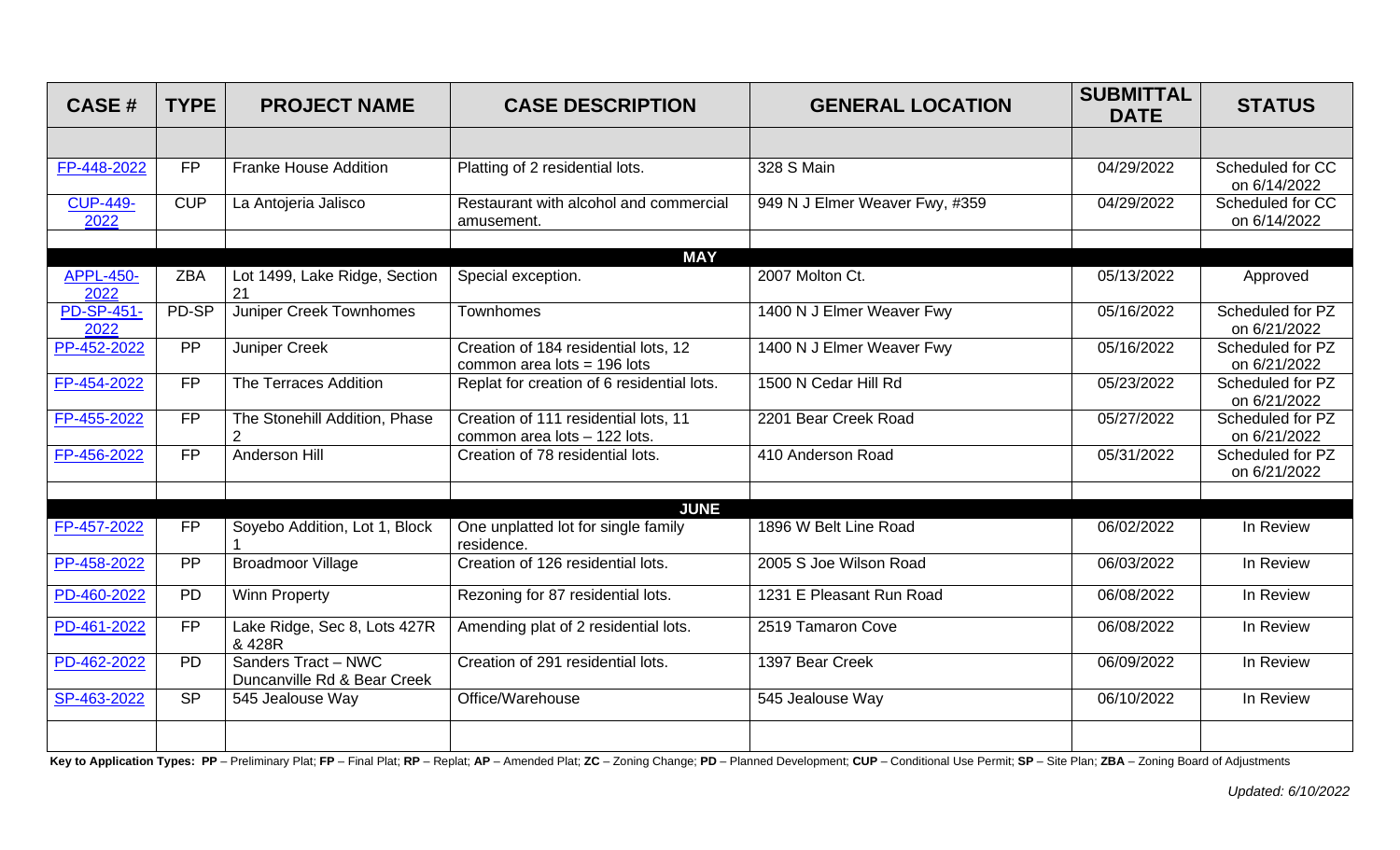| <b>CASE#</b> | <b>TYPE</b> | <b>PROJECT NAME</b> | <b>CASE DESCRIPTION</b> | <b>GENERAL LOCATION</b> | <b>SUBMITTAL</b><br><b>DATE</b> | <b>STATUS</b> |
|--------------|-------------|---------------------|-------------------------|-------------------------|---------------------------------|---------------|
|              |             |                     |                         |                         |                                 |               |
|              |             |                     |                         |                         |                                 |               |
|              |             |                     | <b>JULY</b>             |                         |                                 |               |
|              |             |                     |                         |                         |                                 |               |
|              |             |                     |                         |                         |                                 |               |
|              |             |                     |                         |                         |                                 |               |
|              |             |                     | <b>AUGUST</b>           |                         |                                 |               |
|              |             |                     |                         |                         |                                 |               |
|              |             |                     |                         |                         |                                 |               |
|              |             |                     |                         |                         |                                 |               |
|              |             |                     |                         |                         |                                 |               |
|              |             |                     | <b>SEPTEMBER</b>        |                         |                                 |               |
|              |             |                     |                         |                         |                                 |               |
|              |             |                     |                         |                         |                                 |               |
|              |             |                     |                         |                         |                                 |               |
|              |             |                     |                         |                         |                                 |               |
|              |             |                     |                         |                         |                                 |               |
|              |             |                     | <b>OCTOBER</b>          |                         |                                 |               |
|              |             |                     |                         |                         |                                 |               |
|              |             |                     |                         |                         |                                 |               |
|              |             |                     |                         |                         |                                 |               |